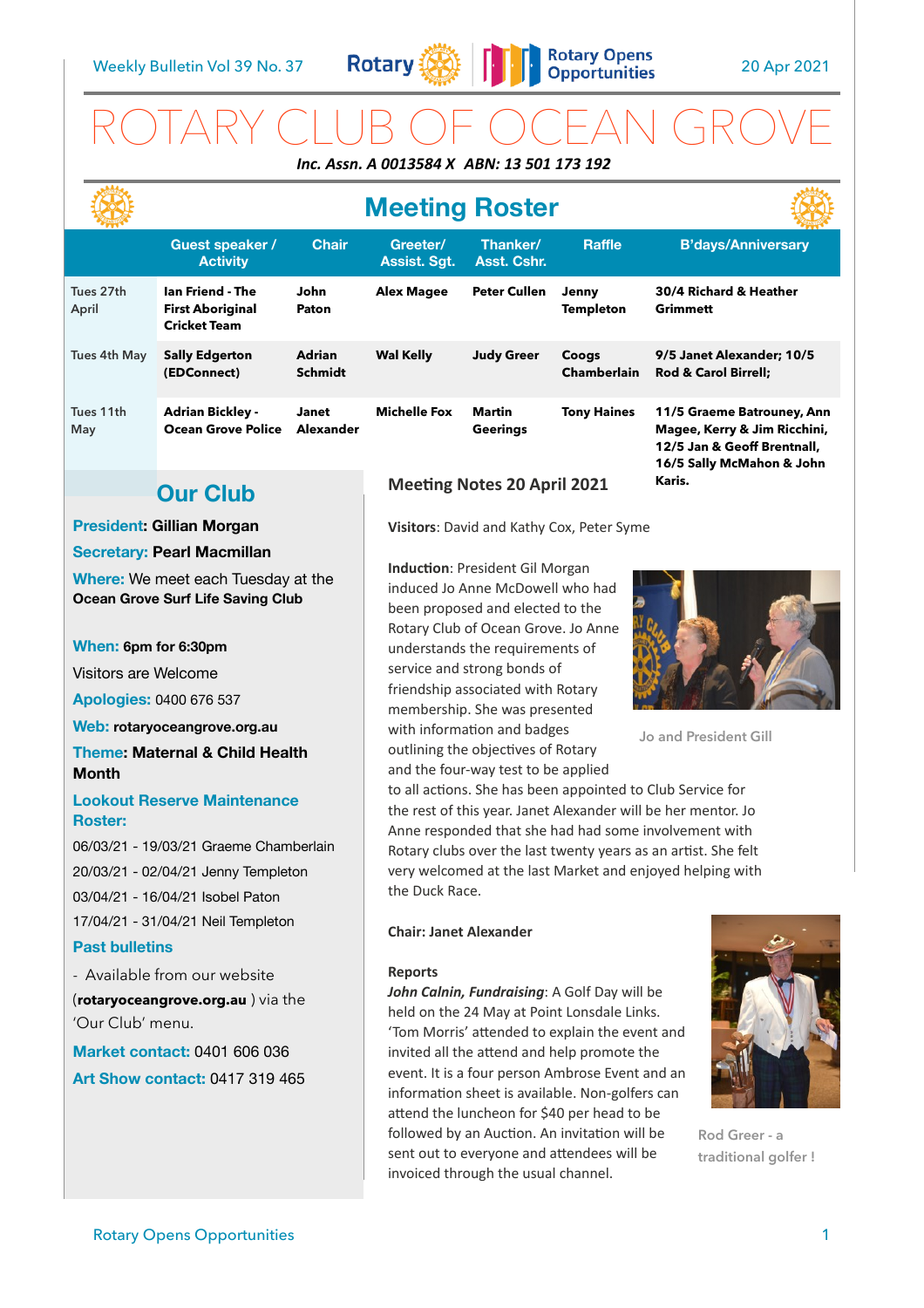#### Members: Coming Events: ………………………………………………………….

\* Golf day - Monday May 24th

…………………………………………………………

…………………………………………………………

#### Saying of the week ….

"Winning doesn't always mean being first. Winning means you're doing better than you've done before."

#### Joke of the week ….

Did you hear about the first restaurant to open on the moon? It had great food, but no atmosphere.

I took the shell off of my racing snail, thinking it would make him faster. But if anything, it made him more sluggish.

### Links ……

Rotary International: www.rotary.org Rotary District 9780: www.rotary9780.org Footy Tipping www.footytips.com.au

#### Please remember:

You receive an email each week from our Secretary, Pearl Macmillan, asking about your attendance at the following meeting. - please respond when you get it  $-i$  it's a very simple process.

*Gordon King*, *Foundation*: Last week some asked for direct debit for Centurian program donations. This has been set up, see Gordon for details.

*Heather Willson, Wyndham Rotary Club event*: Information regarding the 'Music of the Night' musical event has been placed on tables. It is on the 16 May 2021, see Heather if you are interested in attending.

*Janet Alexander, Footy Tipping*: No one got nine winners last round but four had eight winners. Dick Clay won the round on the margin. Gary O'Donnell is top of the leader board.

*Lynne Carlson, Vocation*: The Community Service Awards close on the 30 April. We have \$2,800 in sponsorship from seven sponsors. See Lynne for application forms. We still need more applications particularly for Team Leader of the Year (Employees) and Volunteer Organisation of the Year. Lynne also reminded members about the ANZAC Day veterans' packages. If you can help, contact Lynne. Packing and distribution will be at the Surf Club.

#### **Guest Speaker: David Cox, Guitars for Vets Australia [G4V]**

This program began in the USA, now operates in Australia and will be starting in the UK. It is designed to help veterans with P.T.S.D. David is an ex-service man himself. He played a video from Tommy Emmanuel who is an Ambassador for the Australian club. G4V is run by volunteers and funded from donations. It was established in 2017 and gives free guitars and



**David Cox**

music lessons to qualified veterans throughout Australia.

Their mission is to provide veterans with guitars, lessons, a forum in which to learn to play and to discover the healing power of music. 'Where Words Fail, Music Speaks'. Their objectives are to deliver professional lessons, encourage collaboration and teamwork among participants (although some may prefer an individual process) and to open new windows of thought. Mentors speak to participants after the lessons as part of the healing process. Music helps alleviate stress by engaging all the senses in one direction.

The process involves reaching out to all veterans who qualify through a simple application process aimed to filter out